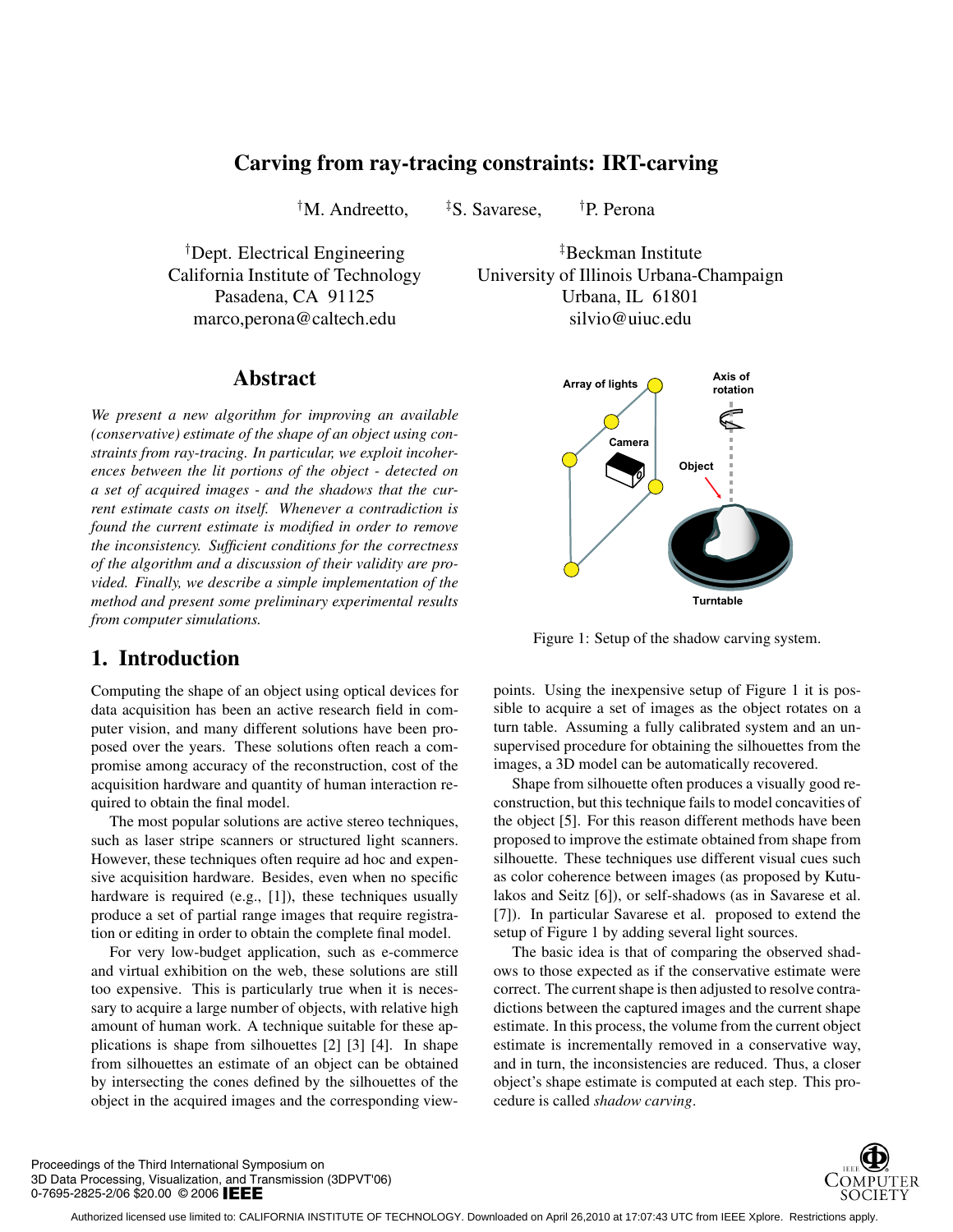We extend the shadow carving idea by considering not only contradictions between observed and simulated shadows, but also contradictions between lit areas of the object and the simulated lit areas of the object estimate. When a lit portion of the object is observed in an image we test whether the corresponding region of the object estimate is also lit. To test this we simulate the process of lighting by using a *Ray Tracing algorithm*. If a contradiction is detected we update the estimate to resolve it. We call this technique *inverse ray-tracing carving (IRT-carving)* because it uses the same principle of ray-tracing algorithms to obtain a 3D object from 2D images. This is in opposition to the common ray-tracing case where an image is obtained from a known 3D scene.

Our analysis shows that IRT-carving can indeed improve the estimation of the object obtained by shadow carving only. This is the main result of this paper. We show that shadow carving do not take full advantage of the available information. That is, given the same available information (number of views and number of lights), IRT-carving allows carving additional pieces of volume and, thus further refining the object estimate.

A second key result is that we prove that IRT-carving is always conservative, i.e. it never removes parts of the acquired object. This is an important property in that it guarantees that the carving process always converges to an upper bound estimate of the object surface.

The remainder of this paper is organized as follows. After a review of previous works in Section 2, we describe our technique in Section 3. We present an analysis of our solution in Section 4, we describe a possible implementation of our technique and show preliminary experimental results with synthetic objects in Section 5. We draw the conclusions in Section 6.

# **2 Background**

The idea of using shadows for shape recovery has a long history. Many researchers studied the constraints based on the observation of shadows and self-shadows and developed methods that enable inference about object shape based on those cues. Pioneering work was presented by Shafer and Kanade [8] and Hambrick et al. [9]. Since then, several methods for estimating shape from shadows have been presented. Kriegman and Belhumeur [10] showed that for any finite set of point light sources illuminating an object there exists an equivalence class of object shapes having the same set of shadows. They used this analysis to infer information about the object shape. Hatzitheodorou and Kender [11] presented a method for computing a surface contour formed by a slice through an object illuminated by a directional light source casting sharp shadows. Raviv et al. [12] developed an extended shape from shadows method based on

the idea of *shadowgram*. Similar to Hatzitheodorou and Kender, by identifying beginning and ending shadow points for each light position, the height difference between the points can be computed. Langer et al. [13] extended the method of Raviv et al. for computing holes beneath the recovered height field description of the top surface for 2 dimensions. Daum and Dudek [14] subsequently developed a method for recovering the surface for light trajectories that are not a single arc. Finally, Yu and Chang [15] gave a new graph-based representation for shadow constraints.

All of these methods rely on the accurate detection of the boundaries of shadow regions and are limited to certain object topologies such as 2D-terrains (i.e. bas-reliefs). The work presented by Savarese et al. [7] tried to overcome these limitations by embedding the problem of shape from shadows in multiple view framework.

Our work extends and complements *shadow carving* [7] in that we propose to exploit an additional constraint. Rather than comparing shadow regions for consistency, we check that the lit areas measured on the real object surface do not *appear* as shadows on the current estimate of the object. Likewise *shadow carving*, our method does not require any restriction to 2.5D terrains, rather it allows an in round reconstruction of the object.

Our proposed approach is similar in gist to the space carving approach of Kutulakos and Seitz [6] and to the extensive literature that followed that idea. Our approach differs from [6] in that we consider consistency between a camera and light views, rather than multiple camera views [16].

# **3. Proposed solution**

To simplify the discussion we introduce the *epipolar slice model* presented in [7]. Consider the setup of Figure 2a with a 3D shape, a camera  $C$  and a single light source  $L$ : the camera center  $C$  and the light  $L$  define a family of planes  $P_L$  that sweeps the 3D space. For each member  $p_L$  of this family we obtain an epipolar slice of the space, and in each slice we have an image line  $l_i$ , and a 2D region  $R$  obtained by the intersection of the plane  $p<sub>L</sub>$  with the 3D shape, as shown in Figure 2b. Because the family of epipolar planes  $P_L$  sweeps the shape volume, results shown in the following sections can be immediately extended to the 3D case.

In shadow carving [7], a conservative estimate of the shape of an object is progressively carved in order to eliminate every detected contradiction between the shadows the object cast on itself and the ones that the estimate should cast on itself. Consider the simple example of Figure 3a: a camera C is facing an object with a concavity, and a conservative estimate is available. The existence of the concavity in the real object is indicated by the two shadows cast by the two light sources  $L_1$  and  $L_2$ ; these shadows are

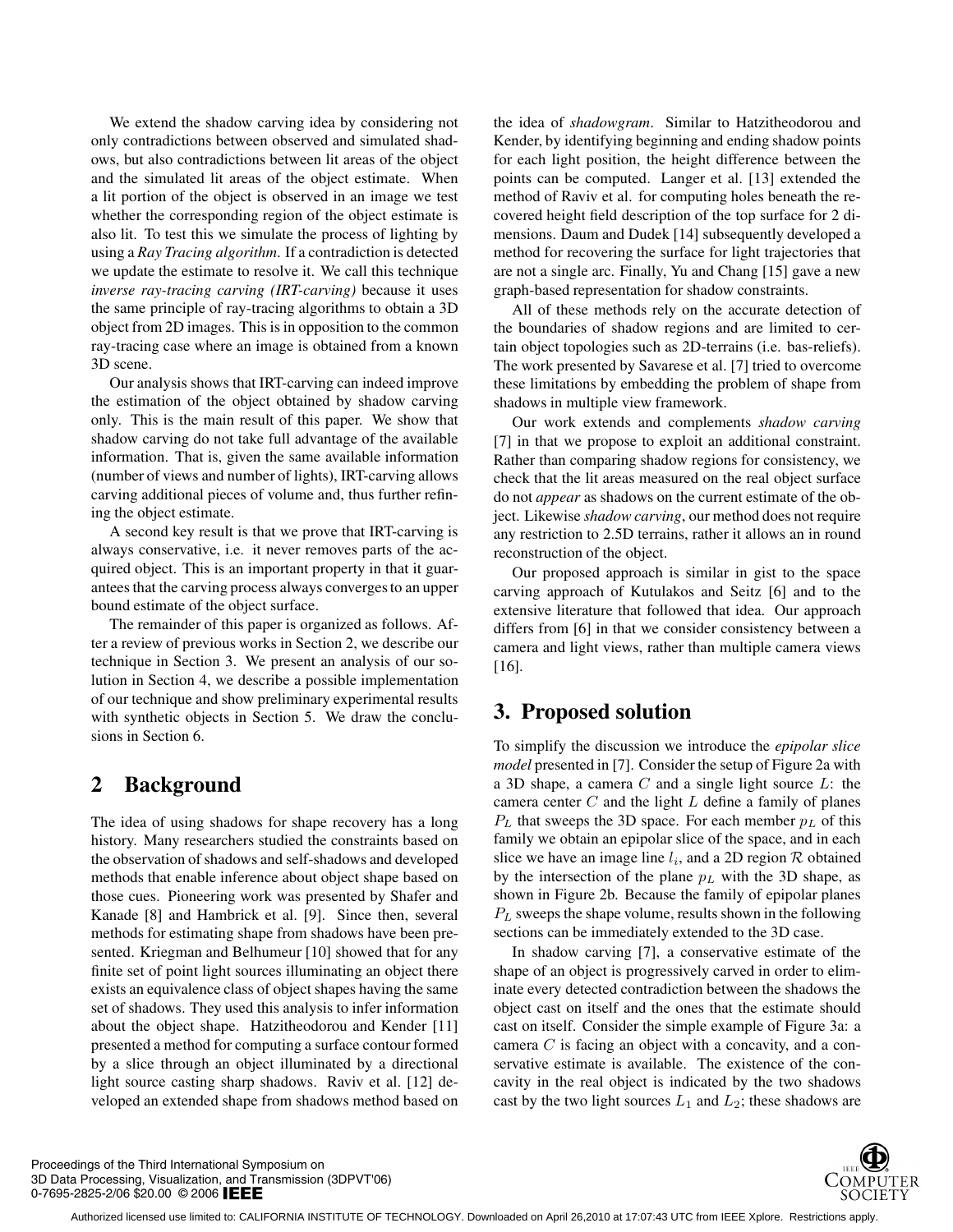

Figure 2: The epipolar slice model.

clearly not compatible with the conservative estimate of the object. Shadow carving takes advantage of these incompatibilities to remove portions of the current estimate (i.e., the two shaded areas). After removing the two carvable areas, a new conservative estimate of the object is obtained which is compatible with the shadows observed by the camera. Thus no additional volume needs to be removed according the shadow carving algorithm.

The idea behind IRT-carving relies on the following additional observation: the new conservative estimate may be no longer compatible with the observed *lit* regions of the real object. For example, the light source  $L_2$  would cast a "simulated" shadow on the estimated contour which is not detected by the camera (see Figure 3c). Thus, by considering this additional inconsistency it is possible to remove a new portion of the object estimate as shown in Figure 3c. The new estimate better approximates the real object and it is still conservative, i.e. it still fully contains the acquired object (Figure 3d).

To test the contradiction (i.e., the incompatibility between the real lit contours and the simulated ones) we may simulate the lighting process by using a *Ray-tracing algorithm*.

In the next section we study (analytically) under which conditions it is actually possible to carve the estimated object to resolve inconsistencies.



Figure 3: (a) An incoherent situation for the shadow carving algorithm. (b) The shadow carving estimate. (c) The portion of the estimate which is in contradiction with the part of contour lit by  $L_1$ . (d) A new estimate which is coherent with the lit information.

### **4. Theoretical analysis**

In this section we present a theoretical analysis of the IRTcarving technique. We present sufficient conditions under which the technique returns a new conservative estimate of the object.

In the following discussion we will use the epipolar slice model. Also, we will assume that the real object regions  $\mathcal R$ and the estimate region  $\hat{\mathcal{R}}$  are compact subsets (not necessary connected) of the epipolar slice plane  $p<sub>L</sub>$ . The frontiers of  $R$  and  $\bar{R}$  are the real and estimated contour, respectively. From the conservative assumption we have that the real contour is always inside  $\mathcal{R}$ . We will also assume that the real contour is "smooth": it can be described by a set of  $C<sup>1</sup>$ curves on the epipolar plane.

### **4.1. Basic definitions**

Before presenting our main result we define some basic concepts and quantities used through the following analysis. First we define the property of a contour point  $p$  being visible from the camera center  $C$  and being lit by the light source L.

**Definition 4.1** *A point* p *on the contour of the region* A *is visible from the camera center* C *if there exists an open segment of the line from* C *to* p *that never intersects the given* A*. If a point* p *is not visible from* C *we say it is occluded.*



Proceedings of the Third International Symposium on 3D Data Processing, Visualization, and Transmission (3DPVT'06) 0-7695-2825-2/06 \$20.00 © 2006 IEEE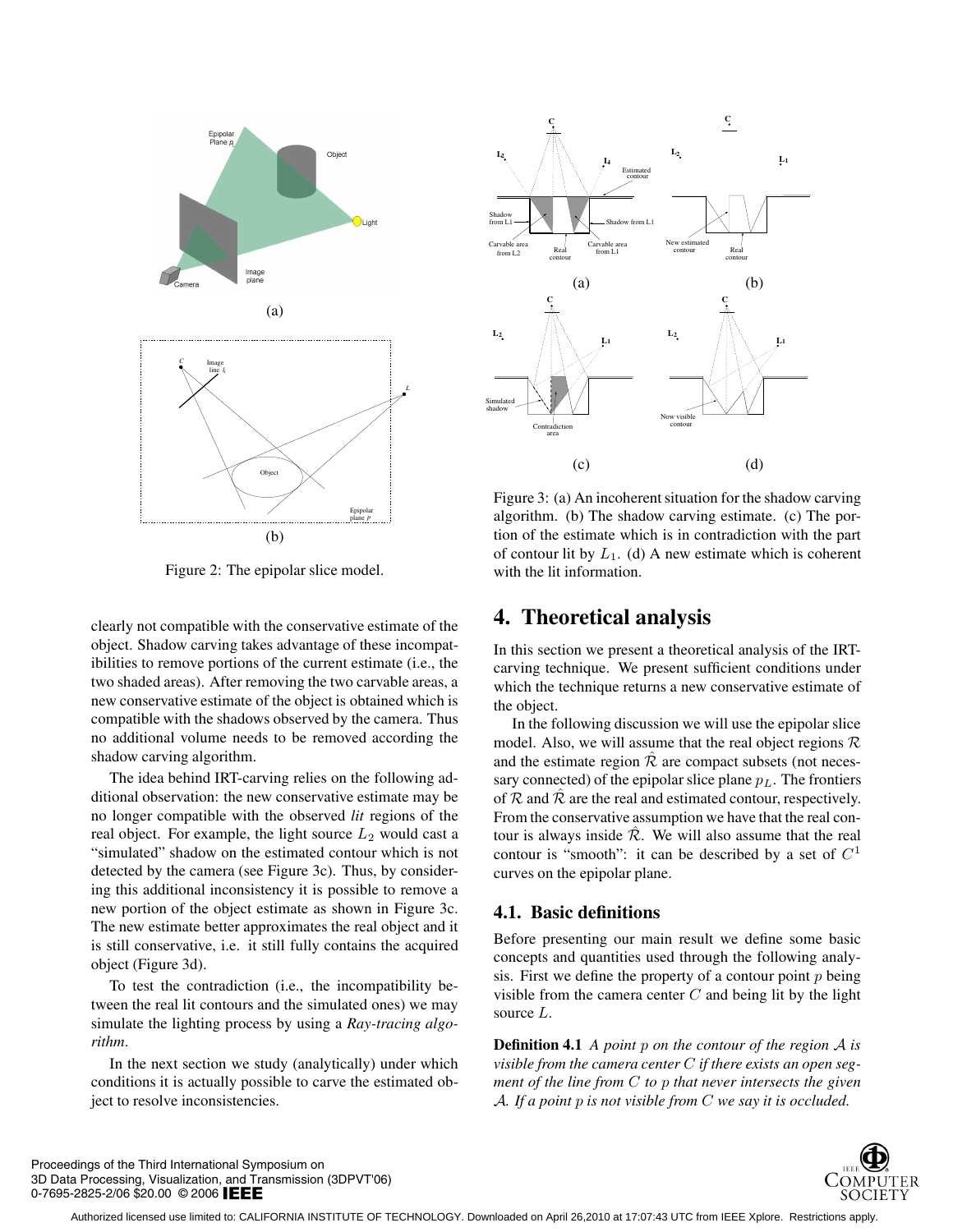

Figure 4: Example of lit contour.

*Similarly, a point* p *on the contour of the region* A *is lit by* L *if there exists an open segment of the line from* L *to* p *that never intersects the given* A*; if a point* p *is not lit by* L *we say it is in shadow.*

The previous definition depends only on the geometric configuration of the scene: the shape and position of the acquired object, the view point and the light source. Let's assume that a procedure is available that labels points on the image line as lit or as in shadow.

**Definition 4.2** *A detected lit point is an unoccluded lit point of the real contour whose projection on the image line* li *is identified as lit by the labeling procedure.*

We will always assume that the labeling procedure is *conservative*, i.e. it never labels as lit the projection of a point  $p$  of the real contour that is in the shadow. Figure 4 shows an example of the previous definitions. The colored parts of the contour are the one lit by  $L$ , while the black portion are not visible by the light source (shadows). The green portion of the contour are both unoccluded, i.e. visible by the camera  $C$  and detectable by the labeling procedure. The blue portion are not visible by the camera  $C$  and the red part shows an ambiguous situation for the labeling algorithm. In this case the labeling procedure labels this portion as not lit.

**Definition 4.3** *A* simulated *shadow point is a point of the* estimated *contour which is not lit by the light source.*

We emphasize the use of the adjective *simulated* because these points are identified using a ray-tracing algorithm, which is a simulation of the light propagation process. Besides, since we use ray-tracing to cast the rays of light from L we can perfectly detect the simulated shadow points.

If we consider the line that connect an unoccluded lit point on the real contour to the camera source than it must intersect the estimated contour at least in one point, because of the conservative estimate hypothesis.

**Definition 4.4** *The closest point to the camera among the intersections of the line defined by the camera center and an unoccluded lit point* p *is a the reprojected lit point.*

We remark that the lit point  $p$  belongs to the real contour while the reprojected lit point belongs to the estimated contour, therefore a property of the real contour is used to characterize the points of the estimated contour.

**Definition 4.5** *A point of the estimated contour that is both an unoccluded simulated shadow point and is a reprojected lit one is said to be incoherent. A maximal connected set of incoherent points is named an incoherent region of the estimated contour.*

**Definition 4.6** *The union of all the segments that connect the light source* L *to the points of an incoherent region is said the incoherent cone. The symmetric version of the incoherent cone is said twin cone.*

**Definition 4.7** *The intersection between the incoherent cone and the estimate of the real object is the area of interest (AOI).*

**Definition 4.8** *The union of the segments that connect all the points in the AOI to the camera center* C *define the visibility cone. The boundary line of the cone that is closer to light source*  $L$  *is named*  $b_1$ *, while the boundary line that is further from*  $L$  *is named*  $b_2$ *.* 

Figure 5 provides an example of the last definitions.

### **4.2. Conservative carving**

After defining all the necessary concepts we can now state the fundamental result of our analysis:

**Proposition 4.1** *If the projections of the contour points inside the visibility cone are labeled as lit by the labeling procedure, if the camera center* C *is inside neither the incoherent nor the twin cone, and if the estimated contour does not cross the line*  $b_2$  *then it possible to remove the AOI without removing any point of the real object (conservative carving).*

In order to prove Proposition 4.1 we first introduce a notion of partial ordering of the points in the epipolar plane and then prove the following three lemmas.

**Definition 4.9** *Given a point* p*, and assuming that the camera center* C *does not belong to the line* l *passing through the light source* L *and* p*, we say that a point* q *is* above *the point* p *if* q *is in the half-plane defined by the line* l *and the camera* C*.*

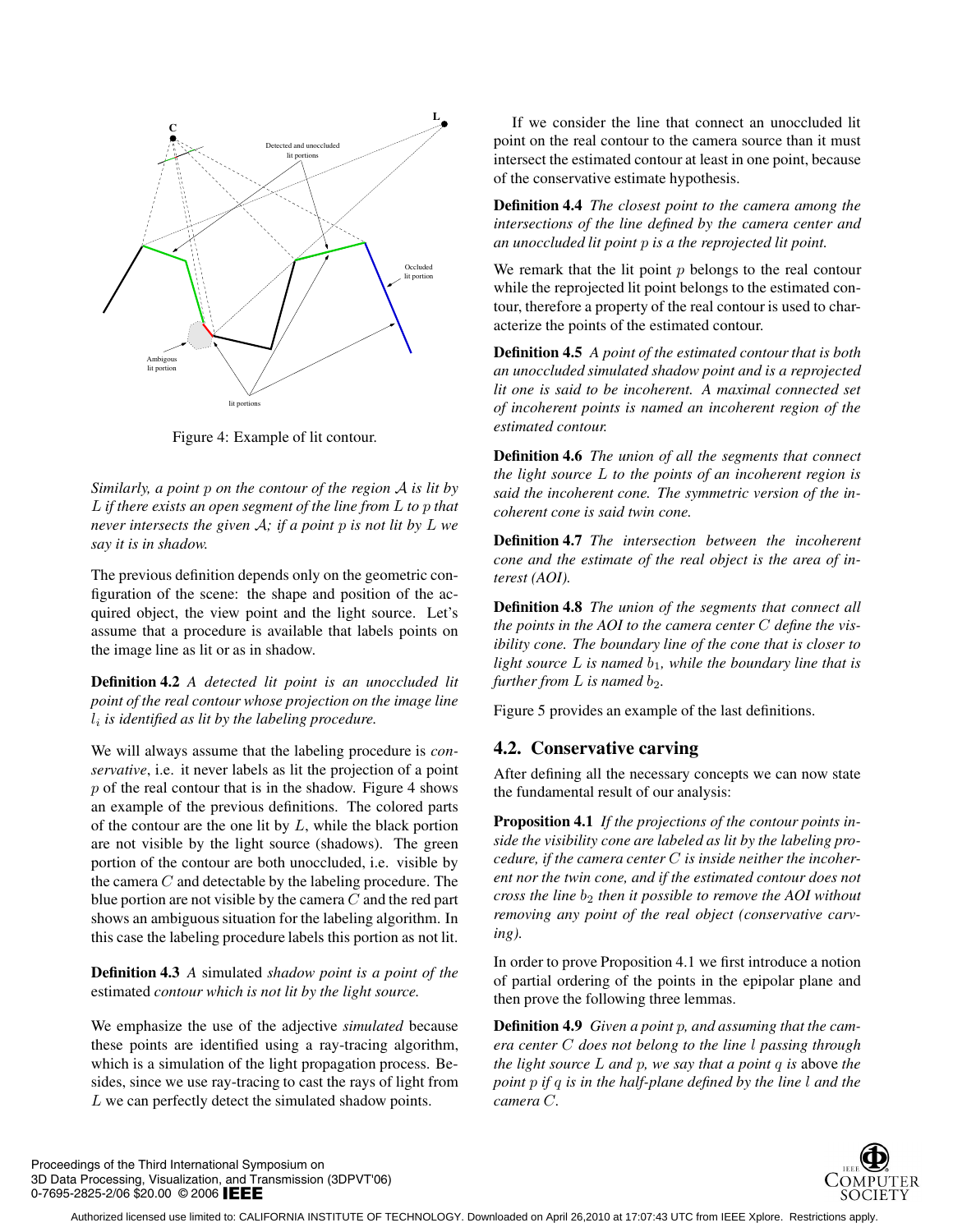

Figure 5: An example of area of interest (AOI) and visibility cone with the two boundary lines  $b_1$  and  $b_2$ .

**Lemma 4.1** *If there is a point* p *of the real object inside the AOI then there exists a point* q *inside the visibility cone such that there are no other points of the object inside the visibility that are above the point* q*. The point* q *also belongs to the real contour.*

*Proof*. In the following demonstration we will consider only points of the object that are inside the visibility cone; therefore we will omit this specification.

If there are no points of the object above  $p$  then we can set  $q = p$  and the conclusion follows. If there is at least another point of the object above  $p$  let  $l$  be the line passing through the  $p$  and the light source  $L$ . Consider the not empty set of all the points of the object above  $p$ . For each of these we construct a new line through  $L$ . Among this set of lines we select the one that creates the greatest angle with  $l$ . To find the point  $q$  it is now sufficient to chose a point that corresponds to the selected line. The existence of such line and the relative point is due to the hypothesis of compactness of the object slice.

To complete the proof we have to show that  $q$  belongs to the real contour. If by contradiction  $q$  is an inner point of the object then there exists a small circle that is centered in  $q$ and fully contained in the object. Part of the points of the circle are above the point  $q$  which contradicts the result of the first part of the lemma.

Figure 6: Three possible cases for the point  $q$ : (a) tangency, (b) the contour is first above and then below  $q$ . (c) the contour is first below and then above  $q$ . The case (b) can happen only when q is on the line  $b_1$ , and the case (c) can happen only when q is on the line  $b_2$ .

Because the point  $q$  of Lemma 4.1 is inside the visibility cone, there are only three possible cases:  $q$  is strictly inside the visibility cone, q belongs to the boundary line  $b_1$ , q belongs to the other boundary line  $b_2$ . The following lemma characterizes the relation between the real contour around  $q$ and the line  $l$  defined by the point  $q$  and the light source  $L$ .

**Lemma 4.2** *If the point* q *is strictly inside the visibility cone then the line* l *defined by the light source* L *and the point* q *is tangent to the real contour in* q *as shown in Figure 6a. If the point q belongs to the line*  $b_1$  *then either* l *is tangent to the contour in* q *or it crosses the contour as shown in Figure 6b. If the point q belongs to the line*  $b_2$ *then either* l *is tangent to the contour in* q *or it crosses the contour as shown in Figure 6c.*

*Proof.* Let us consider the first case, i.e. the point  $q$  is inside the visibility cone. Assuming by contradiction that the line  $l$  is not tangent to the real contour in  $q$ , then the real contour must cross the line  $l$  in  $q$ , as depicted in Figure 6b or Figure 6c. Because the point  $q$  is strictly inside the visibility cone then a finite portion of the real contour passing through q must be also strictly inside the visibility cone. Therefore there must be another point of the real shape that is both inside the visibility cone and *above* q, in contradiction to Lemma 4.1.



Proceedings of the Third International Symposium on 3D Data Processing, Visualization, and Transmission (3DPVT'06) 0-7695-2825-2/06 \$20.00 © 2006 IEEE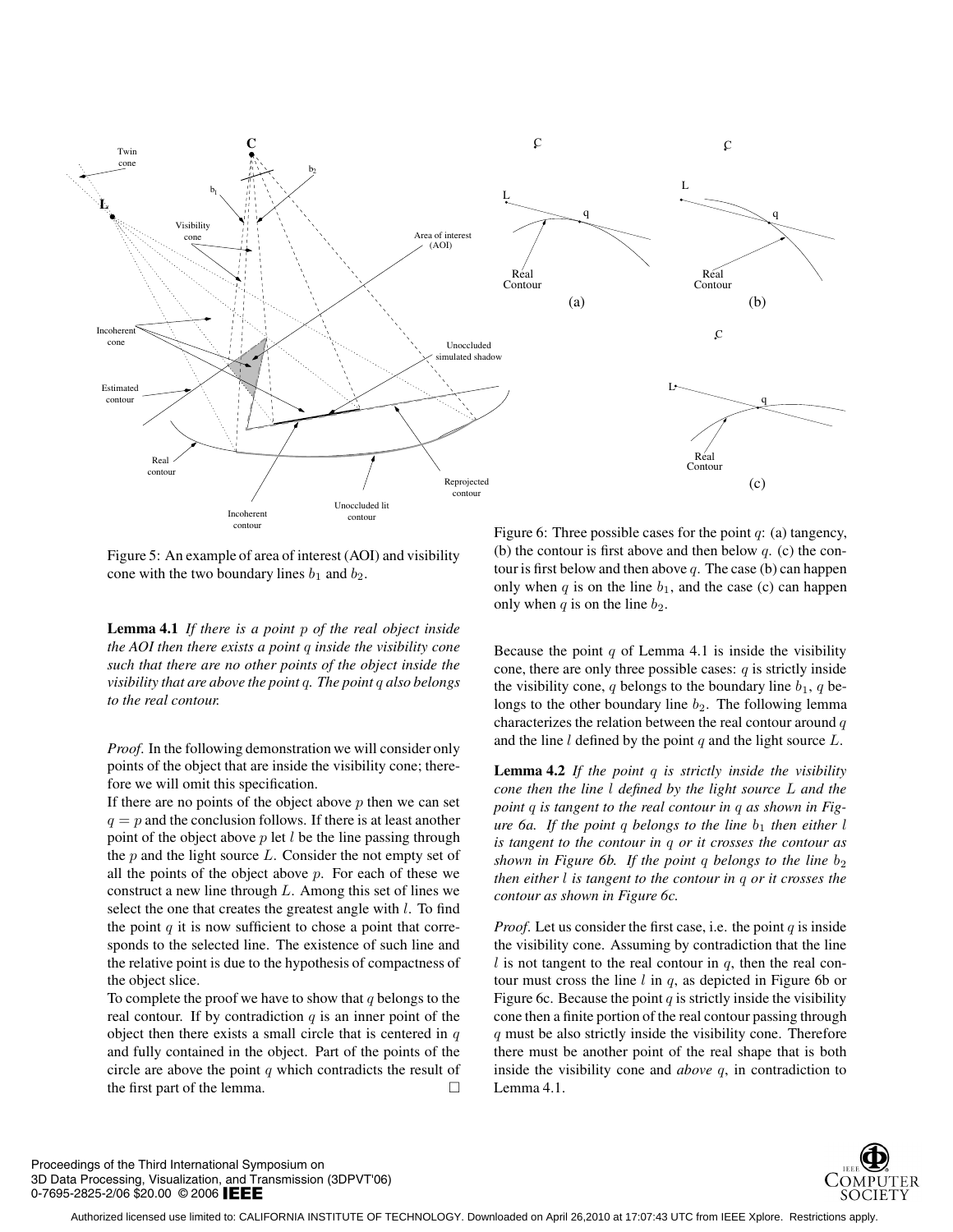Let us consider the first case. Assuming by contradiction that the case presented in Figure 6c holds, then because the point q lies on  $b_1$  then there in another point inside the visibility cone above q, which again contradicts Lemma 4.1. Consider the last case, i.e.  $q$  belongs to the line  $b_2$ . Assuming by contradiction that the case of Figure 6b, then again we have a portion of the contour above the line and inside the visibility point, which contradicts the Lemma 4.1.  $\Box$ 

From Figure 6 we conclude that in both the first case and the second one a portion of the contour is occluded from the light source and is strictly inside the visibility cone.

**Lemma 4.3** *If there is a point* p *of the real object in the AOI, if the camera center* C *is inside neither the incoherent cone nor the twin cone, and if the estimated contour does not cross the line*  $b_2$  *inside the visibility cone then there is a finite portion of the real contour which is not lit by the light source and is visible by the camera.*

*Proof.* From the existence of p and from Lemma 4.1 there exists a second point  $q$  that belongs to the real contour as well as to the visibility cone and that does not have any other point of the object above itself and inside the visibility cone. Because the estimated contour does not cross the line  $b_2$  inside the visibility cone then the real contour does not cross the line  $b_2$  either. As a result the point q is either on the line  $b_1$  or strictly inside the visibility cone. From Lemma 4.2 there are only two possibilities: (1) the point is a tangent point for the line  $l$  defined by  $L$  and  $q$ , (2) the point is not a tangent point for the line  $l$  (and therefore  $q$  belongs to the line  $b_1$ ). In the first case either q is an isolated tangent point (as shown in Figure 6a) or all the points in a neighborhood of the contour are tangent points, i.e. the contour is locally a straight line (flat contour). In both circumstances by the hypothesis on the position of the camera  $C$  and because  $q$ does not have any points above itself, a finite portion of the contour that is not lit by L is also visible from the camera<sup>1</sup>. In the second case the situation of Figure 6b holds; therefore there is a portion of the real contour not lit by the light source  $L$ . By the hypothesis on the position of the camera C and because q does not have any points above itself, a finite portion of the contour that is not lit by  $L$  is also visible from  $C$ .

Using the results of the three previous lemmas we can now prove Proposition 4.1.

*Proof*. If by contradiction there is a point of the object in the AOI then from Lemma 4.3 a not lit portion of the contour is visible from the camera  $C$ . Because the labeling procedure is always conservative it must label as shadow the

projection of this portion of the contour. Therefore we have a contradiction.

#### **4.3. Discussion**

The main idea of the previous analysis is that if there is a point of the object in the AOI, then there will be also a portion of the real contour inside the visibility cone that is not lit by  $L$  and visible from  $C$ : therefore, if the projection of the visibility cone on the image plane is labeled as lit, we can safely carve the AOI from the actual estimate. However if the point  $q$  belongs to the line  $b_2$  then the not lit portion of the contour related to  $q$  can be outside the visibility cone. At that end we have introduced in Prop 4.1 we introduce the hypothesis that the estimated contour (hence the real contour) does not cross the line  $b_2$  inside the visibility cone. This hypothesis can be tested using the available information: the estimated contour, the light source position and the camera center.

The hypothesis on the position of the camera center  $C$  is necessary to have the not lit contour visible from camera. This hypothesis is easily met by our acquisition setup.

Finally, we observe that for a given incoherent cone there can be multiple AOI's and visibility cones. If that is the case, it is necessary to verify that Prop 4.1 holds for all the visibility cones before removing the corresponding AOI's.

# **5. Implementation and experimental results**

Based on the result of Proposition 4.1, we can implement an algorithm that can safely remove the portions of the estimated shape that are not coherent with the detected lit surfaces.

Starting from a point on a lit region of the estimated contour, we move toward the light source  $L$  with a suitable step size. If we never cross the surface then there is no incoherence and it is not necessary to carve the object. If we intersect the estimated surface, let's call the intersection point  $r$ . Then, we need to check for other intersections of the estimated object with the line defined by r and the camera center C. After crossing the estimated contour we keep on moving toward  $L$  and at each step we check if the projection of the current point is labeled as lit or not. If for all the steps inside the estimated contour the reprojection is labeled as lit, then we can safely remove the AOI.

Our implementation uses voxels [6] to represent the object estimate and to identify the portion to carve. However different implementations that do not discretize the volume of the object estimate are also possible. A Marching cube algorithm is used to extract a surface from the voxel representation. The extracted surface is then processed using Taubin filtering algorithm [17] to remove fine scale artifacts.



<sup>&</sup>lt;sup>1</sup>In the case of flat contour we assume that the region of tangent points is detected as not lit by our labeling procedure.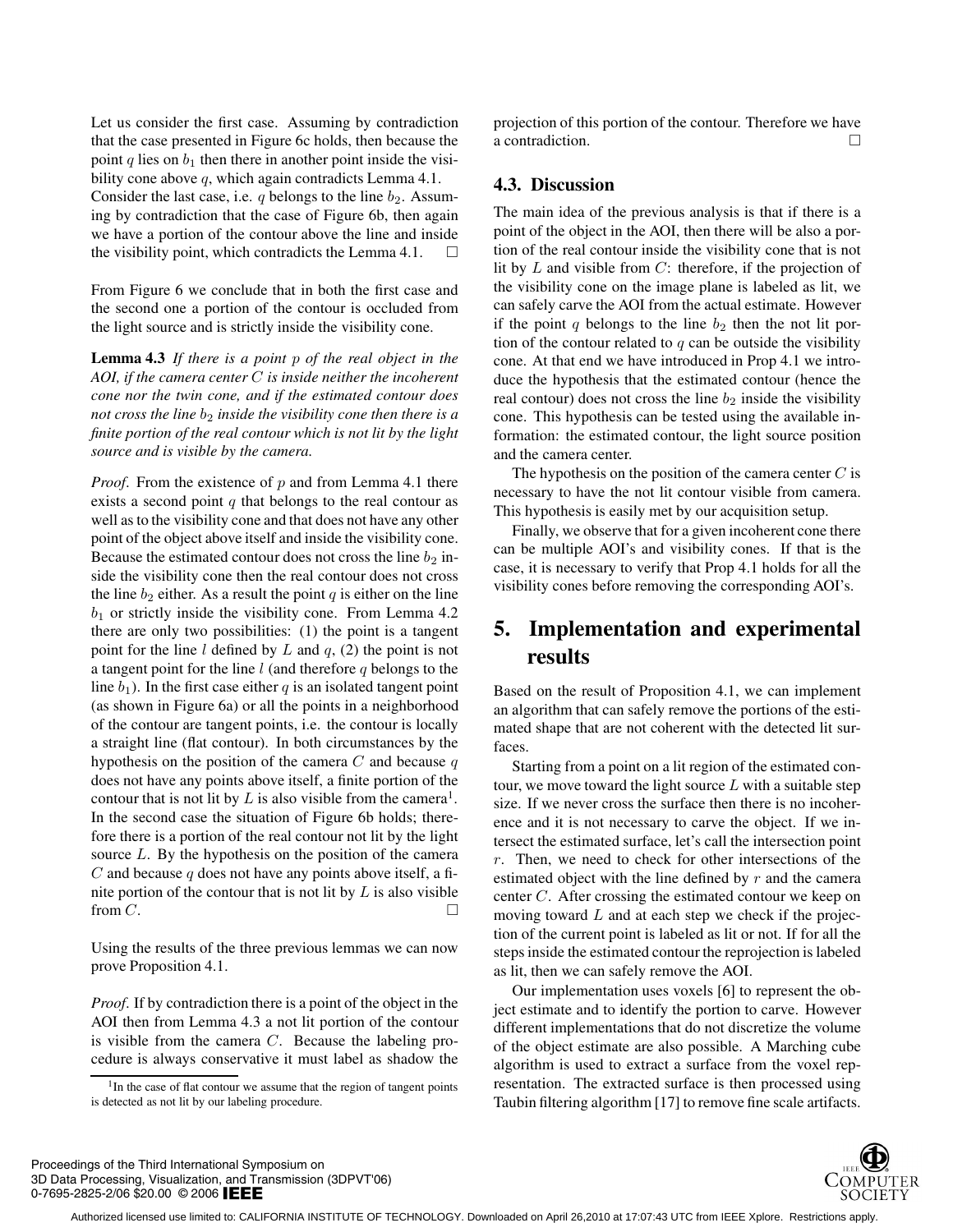

Figure 7: First row: two views of the synthetic object used in the experiment. Middle row: two views of the reconstruction using only shadow carving. Last row: two views of the reconstruction using shadow carving and IRTcarve.

### **5.1. Experiments with a synthetic object**

To evaluate the performance of the algorithm as well as the correctness of our implementation we simulate the acquisition of some simple objects using a 3D modeling software. The advantage of this procedure is to have a controlled setting with a ground-truth for the object we want to reconstruct, as well as a correct labeling procedure. The object used in the simulated experiment is presented in Figure 7 first row, while the acquisition setup is very similar to the one proposed in [7] (see Figure 1).

Because we do not know which sequence of carving leads to the best estimate of the acquired object we adopt the following criteria for the carving sequence: for each position of the camera we first run the shadow carving using all the light sources for that position (in a fixed arbitrary order); the resulting new estimate is then processed by the IRT-carving in order to remove the portions of the volume that are not coherent with the lit parts of the real surface detected in the images.

Figure 7 shows a comparison between the shadow carving algorithm and the combination of shadow carving and IRT-carving algorithm: the central row shows two views of the reconstruction from shadow carving only; the last row shows two views of the reconstruction of shadow carving and IRT carving combined.

Figure 8: Comparison between the shadow carving algorithm (first column), and the IRT-carving algorithm (second column). The last column compare directly the two estimated contour (green for shadow carving and magenta for the IRT-carving). The first row shows result of the carving from the first viewpoint (0 degree), the second shows 4 viewpoints (90 degrees of rotation), and the last row present result for all 12 viewpoints.

Figure 8 shows a comparison between the sections of the two reconstructions. The left column shows cross sections of the real object (red) the initial estimate (blue) and the shadow carving estimate (black) for different camera positions. In the central column the black contour is a cross section of the result of both shadow carving and IRT-carving. Finally, on the right we see the comparison between the shadow carving estimate (green) and the IRT-carving estimate (magenta).

The sections in the first row are obtained using only one viewpoint, and two lights: in this case the IRT-carving yields a better estimate than shadow carving.

As we increase the number of viewpoints, we notice two effects: i) ITR- carving is still improving over the shadow carving estimate; ii) the intermediate shadow carving estimate is more accurate since the starting object volume is a closer approximation of the real one. Overall these two effects lead to a final better estimate of the real object. In particular the two artifacts created by shadow carving in the concavity of the object are removed.



Proceedings of the Third International Symposium on 3D Data Processing, Visualization, and Transmission (3DPVT'06) 0-7695-2825-2/06 \$20.00 © 2006 IEEE